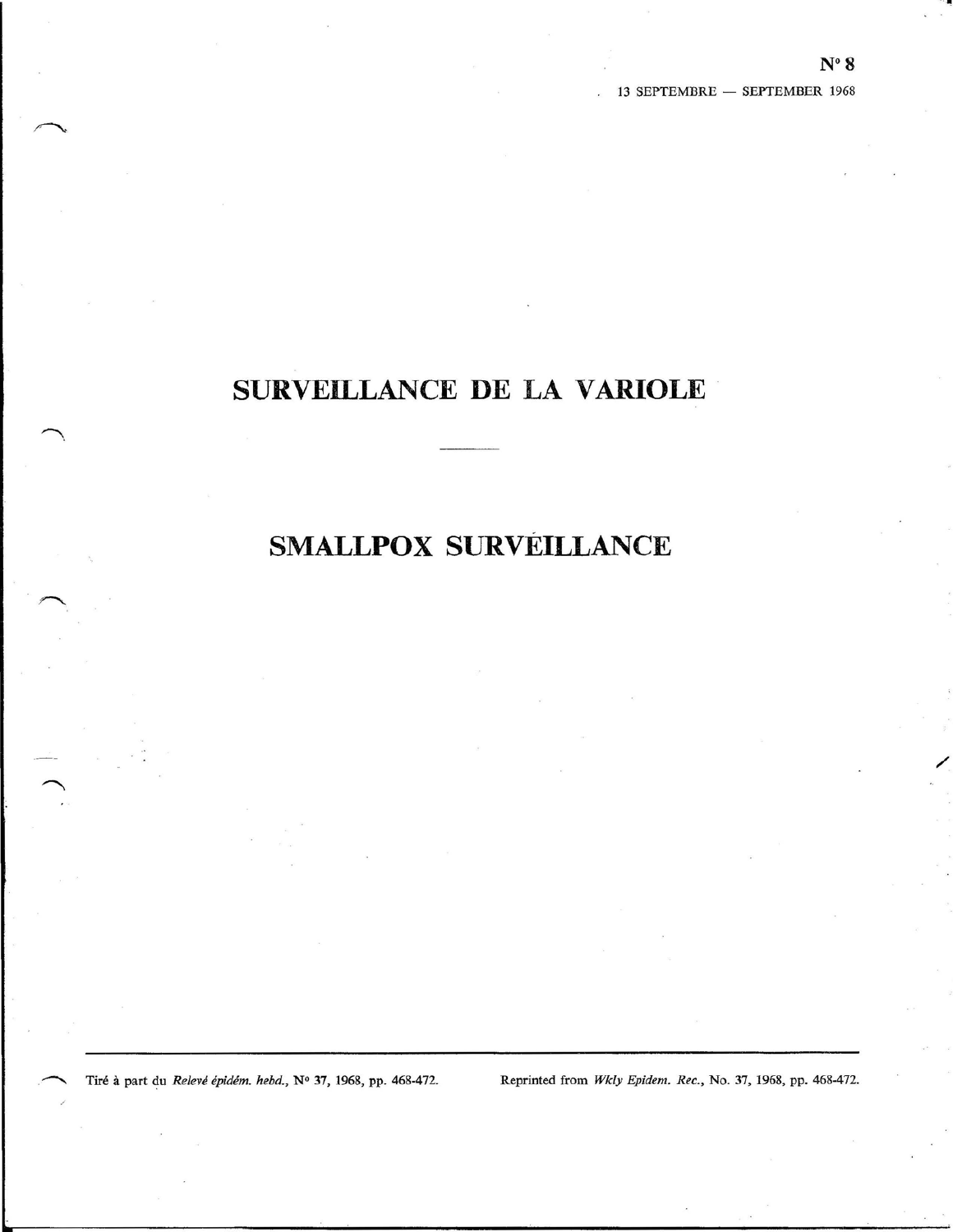## SURVEILLANCE DE LA VARIOLE  $-$  SMALLPOX SURVEILLANCE

#### Nombre provisoire de cas par semaine (y compris cas suspects et importés) - Provisional number of cases (including suspected and imported cases) by week Rapports recus jusqu'au 5 septembre 1968 — Reports received by 5 September 1968  $\sim$

|                                                                                                                                                                                                                                                                                                                                                                                                                                                                        | 1968                                                                                                                                                                                       |                                                                                                                      |                                                                                                                               |                                                                                                                                                             |                                                                                                                                         |                                                                                                                                                                           |                                                                                                                        |                                                                                                                                                |                                                                                                                                                                  | 1967                                                                                                                             |                                                                                 |                                                                                 |                                                                                             |                                          |                          |                                                                                                          |                                                                                                        |                                                                                                             |
|------------------------------------------------------------------------------------------------------------------------------------------------------------------------------------------------------------------------------------------------------------------------------------------------------------------------------------------------------------------------------------------------------------------------------------------------------------------------|--------------------------------------------------------------------------------------------------------------------------------------------------------------------------------------------|----------------------------------------------------------------------------------------------------------------------|-------------------------------------------------------------------------------------------------------------------------------|-------------------------------------------------------------------------------------------------------------------------------------------------------------|-----------------------------------------------------------------------------------------------------------------------------------------|---------------------------------------------------------------------------------------------------------------------------------------------------------------------------|------------------------------------------------------------------------------------------------------------------------|------------------------------------------------------------------------------------------------------------------------------------------------|------------------------------------------------------------------------------------------------------------------------------------------------------------------|----------------------------------------------------------------------------------------------------------------------------------|---------------------------------------------------------------------------------|---------------------------------------------------------------------------------|---------------------------------------------------------------------------------------------|------------------------------------------|--------------------------|----------------------------------------------------------------------------------------------------------|--------------------------------------------------------------------------------------------------------|-------------------------------------------------------------------------------------------------------------|
| Pays - Country                                                                                                                                                                                                                                                                                                                                                                                                                                                         | Janv.<br>Jan.<br>$1 - 5$                                                                                                                                                                   | Fév.<br>Feb.<br>6.9                                                                                                  | Mars<br>March<br>$10-13$                                                                                                      | Avril<br>April<br>$14 - 17$                                                                                                                                 | Mai<br>May<br>$18-22$                                                                                                                   | Juin<br>June<br>$23 - 26$                                                                                                                                                 | 27                                                                                                                     | 28                                                                                                                                             | Juillet - July<br>29                                                                                                                                             | 30                                                                                                                               | 31                                                                              | 32                                                                              | Août — August<br>33                                                                         | 34                                       | 35                       | TOTAL<br>à ce jour<br>to date                                                                            | TOTAL<br>même<br>période<br>same<br>period                                                             | <b>TOTAL</b><br>pour l'année<br>for year                                                                    |
| <b>AFRIQUE</b> (Ouest et Centre)                                                                                                                                                                                                                                                                                                                                                                                                                                       |                                                                                                                                                                                            |                                                                                                                      |                                                                                                                               |                                                                                                                                                             |                                                                                                                                         |                                                                                                                                                                           |                                                                                                                        |                                                                                                                                                |                                                                                                                                                                  |                                                                                                                                  |                                                                                 |                                                                                 |                                                                                             |                                          |                          |                                                                                                          |                                                                                                        |                                                                                                             |
| AFRICA (West and Central)<br>Cameroun — Cameroon $\ldots$ .<br>Côte d'Ivoire — Ivory Coast $\ldots$<br>Dahomey. $\ldots$ .<br>Ghana<br>Guinée — Guinea<br>Haute Volta — Upper Volta<br>Libéria — Liberia<br>Mali<br>Niger $\ldots$ $\ldots$ $\ldots$ $\ldots$ $\ldots$<br>Nigéria — Nigeria $\cdots$ $\cdots$<br>Sierra Leone<br>$Tchad - Chad$ ,<br>$Togo$                                                                                                            | -<br>19<br>--<br>17<br>16<br>-<br>21<br>168<br>302<br>136<br>$\overline{\phantom{m}}$<br>66                                                                                                | 117<br>- 1<br>61<br>$\overline{\phantom{a}}$<br>5<br>6<br>64<br>496<br>87<br>-1<br>101                               | 13<br>---<br>95<br>-1<br>106<br>-1<br>-<br>$\overline{\phantom{0}}$<br>58<br>200<br>97<br>---<br>54                           | 6<br>∽<br>28<br>$\overline{2}$<br>50<br>10<br>29<br>212<br>$\frac{229}{23}$<br>$\overline{45}$                                                              | $\overline{\mathbf{z}}$<br>--<br>49<br>-<br>10<br>12<br>$\overline{\phantom{a}}$<br>$\overline{\phantom{0}}$<br>69<br>384<br>123<br>22  | $\mathbf{2}$<br>-<br>5<br>$\mathbf{2}$<br>$\mathbf{1}$<br>--<br>$\overline{\phantom{0}}$<br>$\overline{\phantom{0}}$<br>83<br>65<br>192<br>$\overline{\phantom{0}}$<br>26 | $\boldsymbol{2}$<br>----<br>$\overline{2}$<br>╾<br>-<br>—<br>--<br>$\mathbf{1}$<br>6<br>10<br>$\mathbf{7}$<br>--<br>43 | -<br>-<br>—<br>-<br>$\overline{\phantom{m}}$<br>$\equiv$<br>$\overline{\phantom{0}}$<br>$\boldsymbol{4}$<br>16<br>-<br>$\overline{\mathbf{4}}$ | —<br>$\overline{\phantom{m}}$<br>$\mathbf{2}$<br>$\mathbf{1}$<br>$\overbrace{\phantom{13333}}$<br>$\overline{\phantom{m}}$<br>—<br>6<br>$\overline{\phantom{a}}$ | $\overline{\phantom{0}}$<br>$\overline{\phantom{0}}$<br>$\overline{\mathbf{3}}$<br>$\overline{\phantom{0}}$<br>--<br>5<br>4<br>3 | $\overline{\phantom{0}}$<br>—<br>16<br>-<br>$\overline{\mathbf{3}}$<br>---<br>6 | ---<br>-<br>---<br>═<br>--<br>$\overline{\phantom{0}}$                          | --<br>$\overline{2}$<br>--<br>8                                                             | 16<br>$\overline{\phantom{0}}$           |                          | 4 1 6 0<br>25<br>336<br>24<br>245<br>40<br>-5<br>57<br>664<br>1716<br>665<br>5<br>378                    | 8901<br>35<br>$\mathbf{2}$<br>658<br>32<br>1404<br>71<br>.5<br>135<br>1062<br>4352<br>912<br>86<br>147 | 10813<br>72<br>2<br>813<br>114<br>1530<br>90<br>6<br>164<br>1 1 8 1<br>4753<br>1698<br>-86<br>304           |
| AFRIQUE (Est et Sud)<br>AFRICA (East and South)<br>Afrique du Sud — South Africa<br>Botswana, $\ldots$ , $\ldots$ , $\ldots$<br>Burundi<br>Congo, Rép. dém. - Dem. Rep.<br>Ethiopie - Ethiopia $\cdots$ .<br>Kenya<br>Malawi<br>Mozambique<br>Ouganda — Uganda $\cdots$<br>Rép. Unie de Tanzanie —<br>United Rep. of Tanzania<br>Rhodésie du Sud —<br>Southern Rhodesia<br>and a state of the<br>$Soudan - Sudan$<br>Swaziland $\cdots$ ,<br>$Zambie - Zambia$ ,,,,,,, | 1<br>$\overline{\phantom{a}}$<br>$\overline{\phantom{0}}$<br>280<br>31<br>30<br>27<br>$\overline{\mathbf{3}}$<br>13<br>95<br>$\overline{\phantom{0}}$<br>$\mathbf{2}$<br>$\mathbf{3}$<br>ĸ | 1<br>$\overline{\phantom{0}}$<br>41<br>213<br>27<br>14<br>—<br>$\overline{2}$<br>3<br>32<br>—<br>—<br>$\overline{2}$ | $\mathbf{5}$<br>--<br>24<br>65<br>21<br>6<br>$\overline{2}$<br>$\overline{\mathbf{3}}$<br>8<br>54<br>$\overline{2}$<br>1<br>9 | $\overline{\mathbf{2}}$<br>---<br>116<br>324<br>14<br>$\mathbf{s}$<br>—<br>12<br>$\overline{\mathbf{3}}$<br>47<br>$\overline{2}$<br>72<br>$\mathbf{2}$<br>5 | 13<br>550<br>37<br>$\mathbf{z}$<br>$\overline{2}$<br>$\overline{9}$<br>5<br>21<br>$\mathbf{f}$<br>25<br>----<br>$\overline{\mathbf{3}}$ | -<br>---<br>340<br>21<br>$\mathbf{3}$<br>4<br>6<br>3<br>48<br>3<br>4<br>$\overline{\phantom{0}}$<br>$\mathbf{1}$                                                          | $\overline{7}$<br>32<br>$\bf{8}$<br>—<br>—<br>—<br>-<br>$\boldsymbol{z}$<br>—<br>—                                     | ---<br>137<br>10<br>$\mathbf{I}$<br>-<br>8<br>1<br>$\overline{\mathbf{3}}$<br>⊸                                                                | 91<br>$\frac{25}{2}$<br>$\frac{2}{1}$<br>$-\cdot$<br>13<br>—<br>$\mathbf{1}$                                                                                     | -1<br>60<br>1<br>1<br>5<br>1<br>—<br>$\overline{\phantom{0}}$                                                                    | 226<br>6<br>—<br>÷,<br>$\qquad \qquad$<br>1                                     | $\mathbf{1}$<br>—<br>11<br>—<br>—<br>—                                          | --<br>$\overline{\phantom{0}}$<br>$\overline{\phantom{0}}$                                  | $\mathbf{1}$<br>$\overline{\phantom{0}}$ | 1<br>1                   | 3392<br>9<br>---<br>202<br>2318<br>194<br>72<br>39<br>61<br>37<br>315<br>$\mathbf{Q}$<br>104<br>14<br>18 | 2386<br>9<br>16<br>923<br>265<br>-39<br>22<br>36<br>240<br>785<br>10<br>—<br>$\mathcal{I}$<br>33       | 4364<br>43<br>-1<br>74<br>1479<br>466<br>153<br>39<br>104<br>366<br>1 543<br>26<br>$\mathbf{7}$<br>16<br>47 |
| AMÉRIQUE DU SUD<br>SOUTH AMERICA<br>$Argentine - Argentina$<br>$Brésil$ - $Brazil$<br>Guyane française — French Guiana                                                                                                                                                                                                                                                                                                                                                 | $\overline{\phantom{0}}$<br>578<br>$\overline{\phantom{0}}$                                                                                                                                | 238<br>-                                                                                                             | 201                                                                                                                           | 142<br>-1                                                                                                                                                   | 181<br>-                                                                                                                                | 179                                                                                                                                                                       | 76                                                                                                                     | 83<br>سب                                                                                                                                       | 55<br>$\overline{a}$                                                                                                                                             | 41<br>$\overline{\phantom{0}}$                                                                                                   | $\overline{7}$<br>$\overline{\phantom{0}}$                                      | $\overline{a}$<br>—                                                             | $\overline{\phantom{m}}$                                                                    |                                          |                          | 1784<br>1783<br>-1                                                                                       | 1195<br>я<br>1187                                                                                      | 4 275<br>23<br>4252<br>---                                                                                  |
| $ASIE - ASIA$<br>Afghanistan<br>Birmanie - Burma<br>Ceylan — Ceylon $\cdots$<br>Inde -- India $\ldots$ ,<br>Indonésie — Indonesia<br>Koweït — Kuwait $\cdots$<br>$Nepal - Nepal$<br>Oman sous régime de traité -<br>Trucial Oman<br>Pakistan oriental - East Pakistan<br>Pakistan occidental - West Pakistan<br>$Y$ émen - $Y$ emen<br>Yémen du Sud - Southern Yemen                                                                                                   | 107<br>13<br>—<br>3451<br>1933<br>$\overline{\phantom{0}}$<br>$\overline{\phantom{0}}$<br>2 4 0 9<br>136<br>1?                                                                             | 24<br>5<br>—<br>3 5 4 0<br>1 2 5 5<br>سد<br>1 440<br>172                                                             | 42<br>$\qquad \qquad \longleftarrow$<br>3 6 21<br>1 2 4 2<br>-<br>31<br>$\overline{2}$<br>1 190<br>188                        | 6<br>$\overline{\phantom{a}}$<br>3 7 4 7<br>1 1 5 4<br>$\overline{\mathbf{3}}$<br>$\overline{a}$<br>1 187<br>202<br>$\sim$                                  | $\mathbf{2}$<br>--<br>2912<br>868<br>$\overline{\phantom{0}}$<br>—<br>$\overline{\phantom{a}}$<br>828<br>218                            | $\tau$<br>--<br>1 6 1 9<br>540<br>$\overline{\phantom{0}}$<br>76<br>195<br>40                                                                                             | 1<br>252<br>118<br>1                                                                                                   | 3<br>$\mathbf{2}$<br>–∽<br>213<br>76<br>$\overline{\phantom{0}}$<br>4                                                                          | 19<br>$\overline{\phantom{m}}$<br>$\overline{\phantom{0}}$<br>188<br>57<br>-<br><b>.</b><br>6<br>$\overline{\phantom{a}}$                                        | $\overline{\mathbf{c}}$<br>$\overline{\phantom{m}}$<br>-<br>97<br>95<br>—<br>-<br>3<br>$\overline{\phantom{0}}$                  | ---<br>78<br>57<br>—<br>—                                                       | $\mathbf{2}$<br>$\overline{\phantom{0}}$<br>32<br>—<br>$\overline{\phantom{0}}$ | $\overline{\phantom{0}}$<br>$\overline{\phantom{m}}$<br>$\overline{\phantom{a}}$<br>6<br>-- | $\mathbf{1}$                             | $\overline{\phantom{0}}$ | 35 719<br>216<br>20<br>19718c<br>7433<br>110<br>$\overline{2}$<br>7249c<br>970 c<br>17                   | 82 449<br>64<br>--<br>69 757 a<br>3941<br>41<br>144b<br>10<br>4778<br>3711<br>3                        | 99 638<br>211<br>---<br>$\mathbf{1}$<br>80 174<br>7859<br>41<br>144<br>10<br>6377<br>4818<br>3<br>-         |
| <b>EUROPE</b><br>. The contract of the contract of the contract of the contract of the contract of the contract of the contract of the contract of the contract of the contract of the contract of the contract of the contract of the contrac                                                                                                                                                                                                                         | $\overline{\phantom{0}}$                                                                                                                                                                   | -1                                                                                                                   |                                                                                                                               | --                                                                                                                                                          |                                                                                                                                         |                                                                                                                                                                           |                                                                                                                        |                                                                                                                                                |                                                                                                                                                                  |                                                                                                                                  |                                                                                 |                                                                                 |                                                                                             |                                          | 1 <sup>d</sup>           | $\mathbf{2}$                                                                                             | 3                                                                                                      | 5                                                                                                           |
| Total                                                                                                                                                                                                                                                                                                                                                                                                                                                                  | 9864                                                                                                                                                                                       | 7949                                                                                                                 | 7342                                                                                                                          | 7680                                                                                                                                                        | 6348                                                                                                                                    | 3 4 6 5                                                                                                                                                                   |                                                                                                                        |                                                                                                                                                |                                                                                                                                                                  |                                                                                                                                  |                                                                                 |                                                                                 |                                                                                             |                                          |                          | 45 057                                                                                                   | 94 934                                                                                                 | 119 095                                                                                                     |

a 27 714 cas n'ayant pas fait l'objet de décomptes mensuels, ont été répartis proportionnellement à l'incidence mensuelle relative - 27 714 cases not reported on a monthly basis have been proportionately allocated<br>accordi

 $\overline{\phantom{a}}$ 468  $\overline{1}$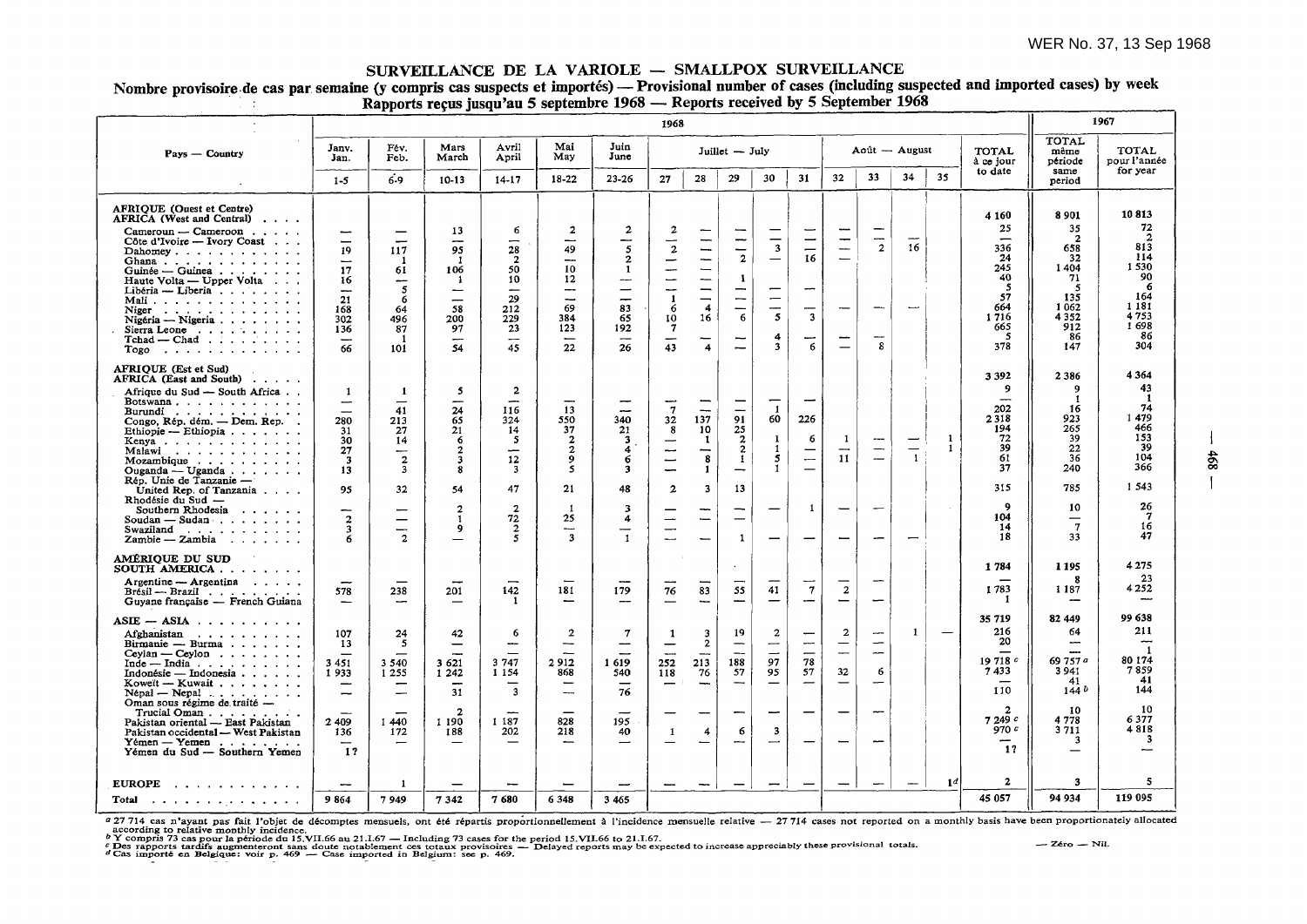### SURVEILLANCE DE LA V ARIOLE SMALLPOX SURVEILLANCE

#### Cas importé - Belgique

Un cas importe de variole a Namur a ete notifie le 10 septembre. La malade - une fillette de six mois - est arrivée à Bruxelles par avion charter directement de Kinshasa le 1<sup>er</sup> septembre. Elle a présenté une éruption le 3 septembre. Le diagnostic de variole a été confirmé le 6 septembre. Une vaccination qui aurait été faite en juin n'a laissé aucune cicatrice. La malade a été isolée; les contacts directs ont ete vaccines et places sons surveillance. La majorité des passagers de l'avion ont été revaccinés et les autres sont recherchés.

#### Situation mondiale<sup>1</sup>

Au 5 septembre, l'Organisation mondiale de la Santé avait reçu notification de 45 056 cas de variole. Compare aux 94934 cas cnregistrés pour la période correspondante de 1967, ce chiffre représente une diminution d'incidence notable, mais les rapports tardifs qui seront reçus de l'Inde et du Pakistan augmenteront certainement le total provisoire actuel.

En Amérique du Sud, sur un total de 1784 cas enregistrés cette année, 1783 l'ont été au Brésil. L'autre cas, un cas importé, a été signalé par la Guinée française. Cette situation contraste avec celle de ces dix dernières années.

#### Imported case - Belgium

An imported case of smallpox in Namur was notified on 10 September. The patient, a girl aged six months, arrived in Brussels by chartered airfiight direct from Kinshasa on 1 September. She developed a rash on 3 September. The diagnosis of smallpox was confirmed on Friday 6 September. Although stated to have been vaccinated in June, there was no evidence of a scar. The patient has been isolated and close contacts have been vaccinated and placed under surveillance. The majority of passengers on the flight have been revaccinated and the remainder are being traced.

#### World situation<sup>1</sup>

Through 5 September 1968, 45 056 cases of smallpox were notified to the World Health Organization. Although this is a notable decrease in incidence from the 94 934 cases recorded during this same period in 1967, delayed reports received from India and Pakistan will undoubtedly increase the provisional totals recorded to date.

In South America, 1783 of the 1784 total cases this year have been reported from Brazil. One imported case only was reported by French Guiana. This is in contrast to the experience of the past ten years.

1 Note from Smallpox Eradication Unit.



Périodes de quatre semaines - Four-week periods

# Cas Incidence de la variole: Amérique du Sud 1966-1968 — Smallpox incidence: South America 1966-1968

<sup>1</sup>Information du Service d'Eradication de Ia Variole.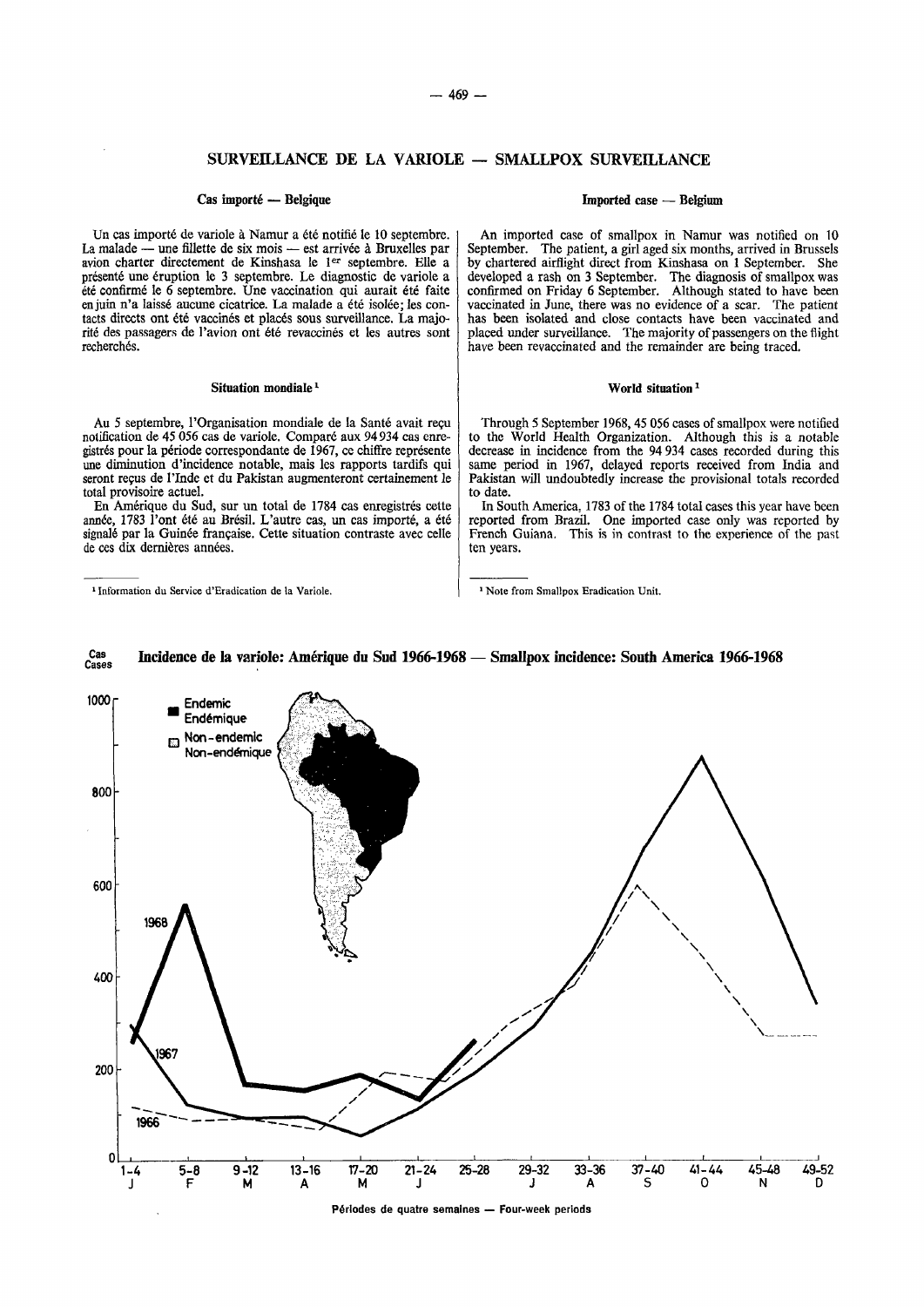| $Pays$ — Country                                                                                                                                                                                                                                                                 | 1957                                                                              | 1958                                                                    | 1959                                             | 1960                                                    | 1961                                               | 1962                                                                            | 1963                                              | 1964                                       | 1965                                                   | 1966                                      | 1967               |
|----------------------------------------------------------------------------------------------------------------------------------------------------------------------------------------------------------------------------------------------------------------------------------|-----------------------------------------------------------------------------------|-------------------------------------------------------------------------|--------------------------------------------------|---------------------------------------------------------|----------------------------------------------------|---------------------------------------------------------------------------------|---------------------------------------------------|--------------------------------------------|--------------------------------------------------------|-------------------------------------------|--------------------|
| $Argentine - Argentina$ .<br>Bolivie - Bolivia $\ldots$<br>$Brésil$ – Brazil $\cdots$ $\cdots$<br>$\text{Child} - \text{Chile}$<br>$Colombie$ – $Colombia$ , , ,<br>Equateur — Ecuador $\ldots$<br>Paraguay<br>$Pérou - Peru$<br>Uruguay $\ldots$ $\ldots$ $\ldots$<br>Venezuela | 335<br>1310<br>2413<br>0<br>2 1 4 5<br>913<br>103<br>0<br>$\overline{\mathbf{c}}$ | 27<br>183<br>2 1 9 0<br>∩<br>2 0 0 9<br>863<br>21<br>0<br>0<br>$\bf{0}$ | 36<br>3911<br>950<br>1 1 4 0<br>0<br>0<br>0<br>0 | 65<br>6018<br>0<br>209<br>2 1 8 5<br>35<br>0<br>19<br>0 | 6<br>0<br>8 5 4 6<br>0<br>16<br>496<br>0<br>0<br>0 | $\mathbf{2}$<br>$\bf{0}$<br>9583<br>0<br>41<br>204<br>0<br>$\bf{0}$<br>10<br>11 | $\bf{0}$<br>0<br>6433<br>4<br>45<br>0<br>865<br>0 | 13<br>3 0 7 6<br>0<br>21<br>42<br>454<br>0 | 15<br>$\bf{0}$<br>3 2 6 9<br>0<br>149<br>0<br>32<br>18 | 21<br>0<br>3518<br>8<br>0<br>13<br>0<br>0 | 23<br>4 2 5 2<br>0 |
| Total                                                                                                                                                                                                                                                                            | 7 2 2 1                                                                           | 5 2 9 3                                                                 | 6 045                                            | 8532                                                    | 9 0 6 5                                            | 9851                                                                            | 7351                                              | 3621                                       | 3484                                                   | 3565                                      | 4 2 7 5            |

Cas de variole en Amérique du Sud: 1957 à 1967 — Smallpox Cases in South America: 1957 to 1967

En 1957, la variole avait sévi dans sept pays et le Brésil n'avait enregistré qu'un tiers du total des cas; d'année en année les programmes d'eradication ont eu pour resultat de faire progressivement decroitre !'incidence de Ia maladie dans les autres pays et le Brésil est sans doute aujourd'hui le seul pays où la variole soit endémique.

Au cours des quelques prochains mois, c'est-a-dire pendant Ia periode ou se produira probablement !'habitue! accroissement saisonnier du nombre des cas (voir le diagramme p. 469), les pays limitrophes devront etre particulierement vigilants, car c'est en période de forte incidence qu'il y a généralement propagation de la maladie dans les regions ou elle n'est pas endemique.

#### Brésil<sup>1</sup>

Lancé au début de 1967, le programme d'éradication a été intensifie et progressivement etendu pendant l'annee en cours. La phase initiale consiste à réaliser des programmes systématiques de vaccination, tout d'abord dans la region du nord-est, de population particulièrement dense (voir la carte), ainsi que dans le périmètre et aux alentours des zones urbaines de Rio de Janeiro (region est), Sao Paulo (région sud) et Brasilia (région centre-est). En 1969 et 1970, le programme sera etendu aux autres regions.

Presque toutes les vaccinations se pratiquent maintenant à l'injecteur à pression ou par piqure multiple (avec aiguille bifurquée). Tout le vaccin utilisé est lyophilisé au Brésil.

Au mois de juillet de l'année en cours, plus de 11 millions de personnes avaient été vaccinées dans le cadre de programmes spéciaux, et au mains autant dans le cadre des programmes ordinaires confies aux services médicaux généraux.

In 1957, seven countries recorded smallpox and Brazil accounted for only one-third of the total; as the years passed, successful eradication programmes progressively reduced the incidence in other countries, until now, Brazil is believed to be the only country with endemic smallpox.

During the next few months, when the seasonal increase in cases is expected (see graph p. 469), neighbouring countries should be particularly alert since it is during periods of high incidence that spread of disease into non-endemic areas normally occurs.

#### Brazil<sup>1</sup>

The programme of smallpox eradication in Brazil commenced early in 1967 and has been intensified and progressively extended during the current year. In the initial phase of the eradication effort, systematic vaccination programmes are being conducted first in the more densely populated North-East Region (see map) as well as in and around the urban areas of Rio de Janeiro (East Region), Sao Paulo (South Region) and Brazilia (Central East Region). During 1969 and 1970, the programme will be extended to the remaining areas.

Virtually all vaccinations are now being performed by jet injection or multiple puncture (employing the bifurcated needle). All vaccine used is freeze-dried in Brazil.

By July of this year, over 11 million had been vaccinated in special programmes. This is in addition to at least a comparable number vaccinated in routine programmes through the general medical services.

| Région<br>Region                                                                                                                                 | Population estimée<br>(en milliers)<br><b>Estimated Population</b><br>(000's) | Nombres de personnes<br>vaccinées dans le cadre<br>de programmes spéciaux<br>(en milliers)<br>No. vaccinated in<br>special programmes<br>(000's) |
|--------------------------------------------------------------------------------------------------------------------------------------------------|-------------------------------------------------------------------------------|--------------------------------------------------------------------------------------------------------------------------------------------------|
| $Nord - North$ , , , , , , ,<br>Nord-est - North-East<br>$Est - East \dots \dots \dots$<br>$Sud - South$<br>Centre-est $-$ Central East $\ldots$ | 3 3 6 2<br>18 5 62<br>30468<br>33 237<br>4578                                 | 7372<br>2 108<br>1622                                                                                                                            |
|                                                                                                                                                  | 90 207                                                                        | 11 102                                                                                                                                           |

<sup>1</sup> Information du Service d'Eradication de la Variole.

<sup>1</sup> Note from Smallpox Eradication Unit.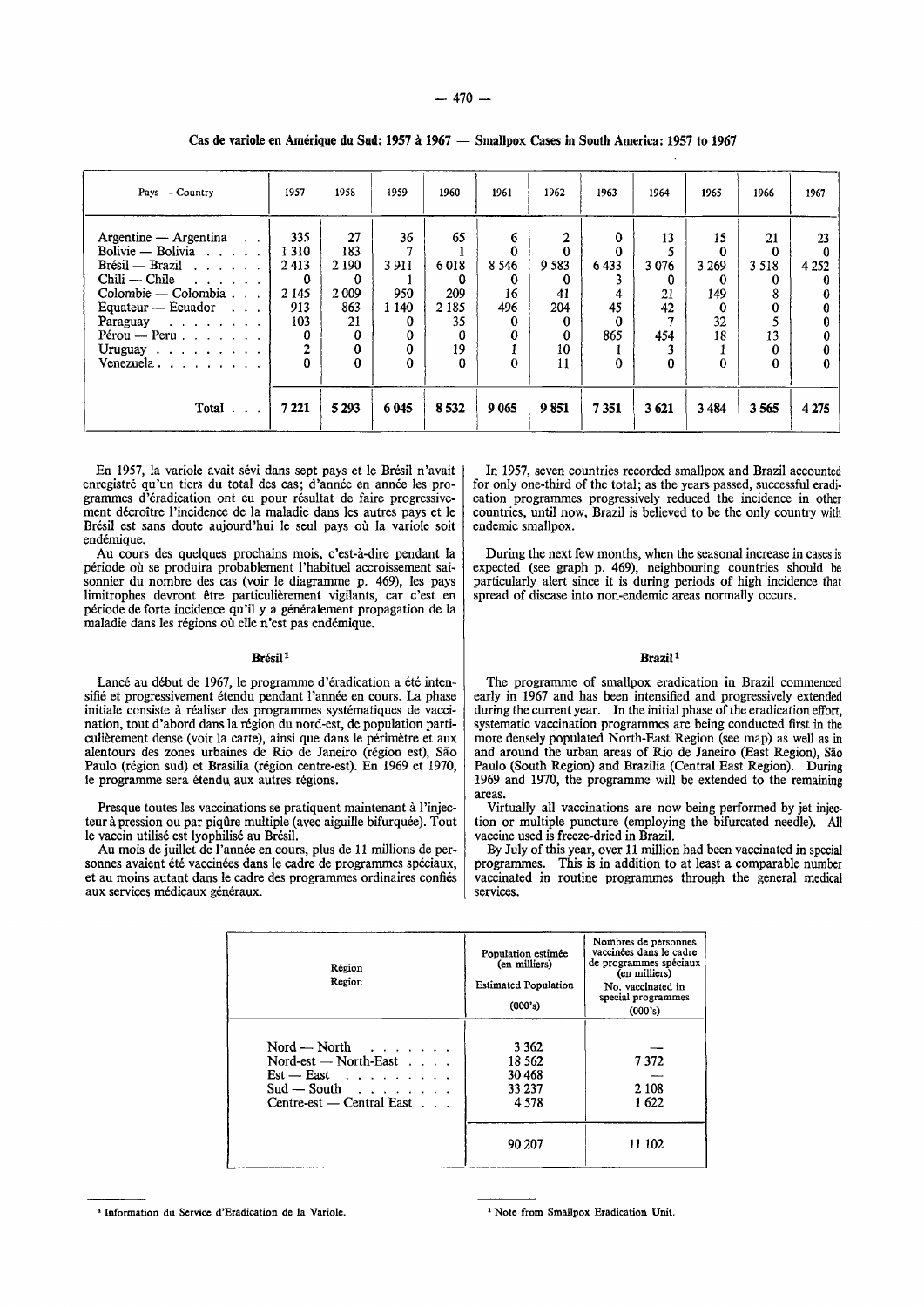Pendant l'année 1968, 4 333 000 personnes ont été vaccinées dans le cadre de programmes spéciaux au cours des 28 premières semaines, mais le rythme des opérations s'accélère régulièrement. Compte tenu des programmes lancés dans d'autres états en août et en septembre, on compte que le nombre moyen de vaccinations par semaine depassera 500 000.

During 1968, 4 333 000 persons were vaccinated in special programmes during the first 28 weeks, but the pace of the programme has been steadily increasing. With the initiation of programmes in additional States during August and September, it is expected that the average number of vaccinations per week will exceed 500 000.

### Vaccinations pratiquees dans le cadre de programmes speciaux, par periodes de 4 semaines: Bresil1968 Vaccinations performed in special programmes by 4-week periods: Brazil 1968

| Semaine   | Nombre de vaccinations |  |  |  |  |  |  |
|-----------|------------------------|--|--|--|--|--|--|
| Week No.  | No. of vaccinations    |  |  |  |  |  |  |
| $1-4$     | 474 013                |  |  |  |  |  |  |
| 5-8       | 431 834                |  |  |  |  |  |  |
| $9-12$    | 383 661                |  |  |  |  |  |  |
| 13-16     | 392 310                |  |  |  |  |  |  |
| 17-20     | 813 434                |  |  |  |  |  |  |
| $21 - 24$ | 966 505                |  |  |  |  |  |  |
| 25-28     | 870 906                |  |  |  |  |  |  |

Dans chacun des secteurs où sont réalisés des programmes systématiques de vaccination, il a ete forme specialement des equipes d'evaluation independantes. Ces equipes se rendent dans chaque zone une semaine après la fin des opérations et évaluent par sondage l'étendue de la couverture et la proportion de « prises » parmi les primovaccinations.

La surveillance des cas s'améliore régulièrement. L'année en cours a été marquée par une augmentation d'incidence, mais on pense que ce mouvement s'explique dans une large mesure par une plus grande completude des notifications. D'apres les renseignements concernant l'âge et le sexe de 1209 cas enregistrés au cours de l'année, il apparait que plus des deux tiers des sujets atteints ont moins de 15 ans. Sur 57 cas de moins d'un an, 26 etaient des enfants de moins de six mois et 11 n'avaient pas encore trois mois. Il n'y a eu que 9 décès, dont deux enfants de moins de trois mois.

In each of the areas conducting systematic vaccination programmes, special independent assessment teams have been trained. These teams visit the area vaccinated one week after the programme and, employing a sample survey technique, estimate the extent of coverage and the proportion of "takes" among primary vaccinnees.

The surveillance of cases has steadily improved. Although an increase in cases has been recorded during the current year, it is believed that a substantial proportion of this increase can be accounted for by more complete reporting. Information regarding the age and sex of 1209 cases occurring this year reveals that over twothirds are below the age of 15 years. Of 57 cases younger than one year, 26 were less than 6 months of age and 11 below the age of 3 months. Only 9 deaths were recorded, 2 of which were in children less than 3 months of age.

#### Nombre de cas par âge et par sexe : Brésil 1968 - Cases by age and sex : Brazil 1968

| Age                                                                                                                                                                                                                                                                                            | Nombre de cas $-$ No. of cases                      | Pourcentage du total                |                                           |                                           |
|------------------------------------------------------------------------------------------------------------------------------------------------------------------------------------------------------------------------------------------------------------------------------------------------|-----------------------------------------------------|-------------------------------------|-------------------------------------------|-------------------------------------------|
|                                                                                                                                                                                                                                                                                                | M                                                   | F                                   | Total                                     | % of total                                |
| Moins d'un an $-$ Under 1 year $\dots$ .<br>$1-4$ ans — years $\ldots$ $\ldots$ $\ldots$<br>$5-14$ ans — years $\ldots$ $\ldots$ $\ldots$ $\ldots$<br>15-29 ans — years $\cdots$ $\cdots$ $\cdots$<br>$30-44$ ans - years<br>45 ans et plus — years and over $\ldots$<br>$Inconnu - Unknown$ , | 29<br>204<br>231<br>113<br>60<br>29<br>$\mathbf{r}$ | 28<br>106<br>221<br>118<br>33<br>25 | 57<br>310<br>452<br>231<br>93<br>54<br>12 | 4.8<br>25.9<br>37.8<br>19.3<br>7.8<br>4.5 |
|                                                                                                                                                                                                                                                                                                | 673                                                 | 536                                 | 1 2 0 9                                   | 100.0                                     |

*Region nord-est* 

Pendant la phase initiale du programme national d'éradication, les opérations portent surtout, comme indiqué plus haut, sur la région nord-est. Voici une récapitulation des cas enregistrés dans les états de cette région au cours des cinq dernières années.

Dans les Etats de Pernambuco et de Rio Grande do Norte, les programmes de vaccination ont ete mene a bien entre 1963 et 1966; un programme systematique s'est acheve en 1967 dans l'Etat d'Alagoas, les programmes des Etats de Ceara et de Paraiba viennent de se terminer et les opérations sont en cours dans les autres états.

#### *North-East Region*

As noted, a principal emphasis during the initial phase of the national eradication programme is on the North-east Region. Reported cases in these States during the past five years are shown below.

State vaccination programmes were carried out between 1963 and 1966 in Pernambuco and Rio Grande do Norte; a systematic programme in Alagoas was completed in 1967; programmes in Ceará and Paraíba have just been completed; programmes in the other States are in progress.